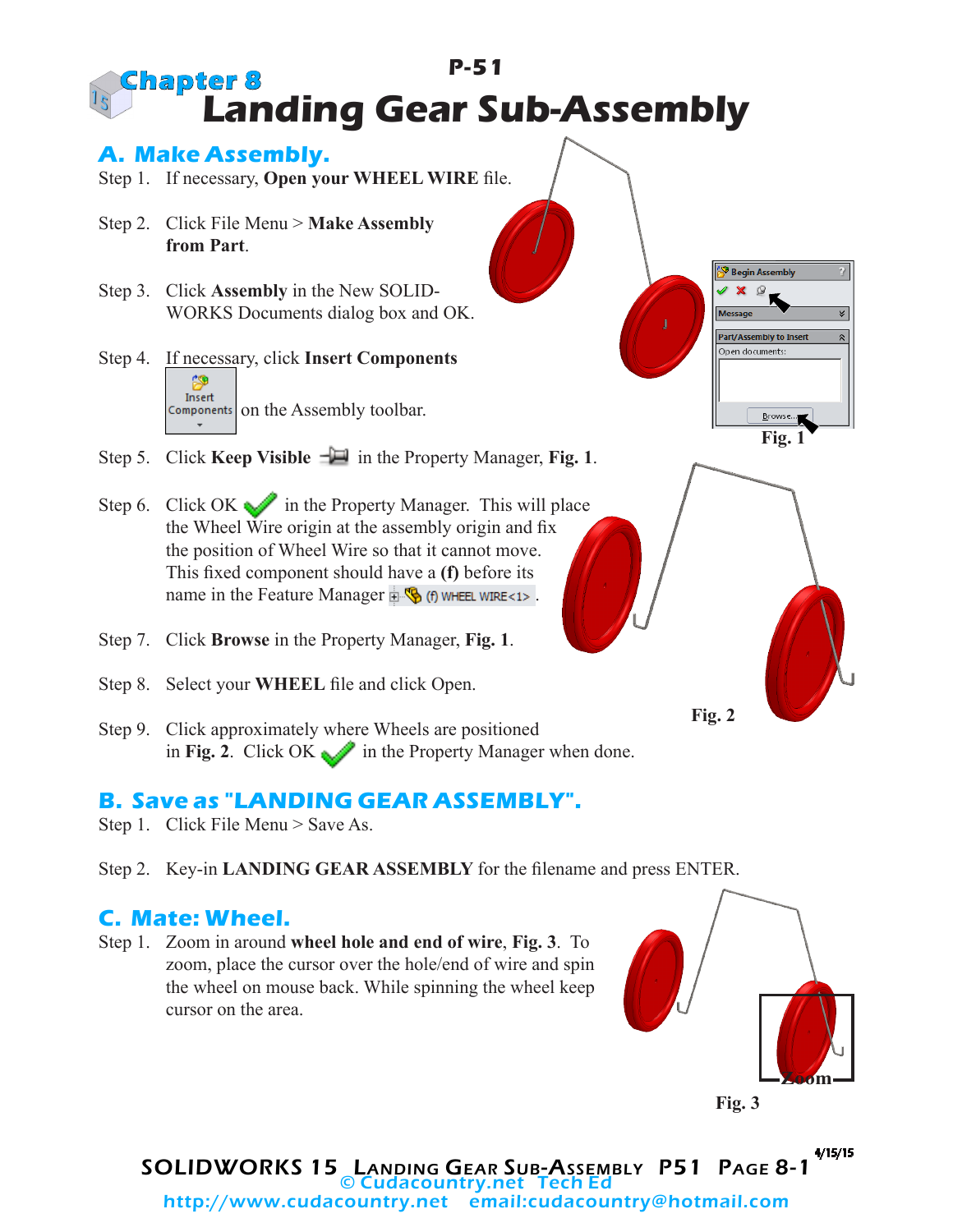- Step 2. Click **Mate**  $\vert$  Mate  $\vert$  on the Assembly toolbar.
- Step 3. Click **cylindrical face of wheel hole** and **cylindrical face of horizontal section of wire**, **Fig. 4**.







Step 5. Click **side face of wheel** and **edge of horizontal section of wire**, **Fig. 6**.